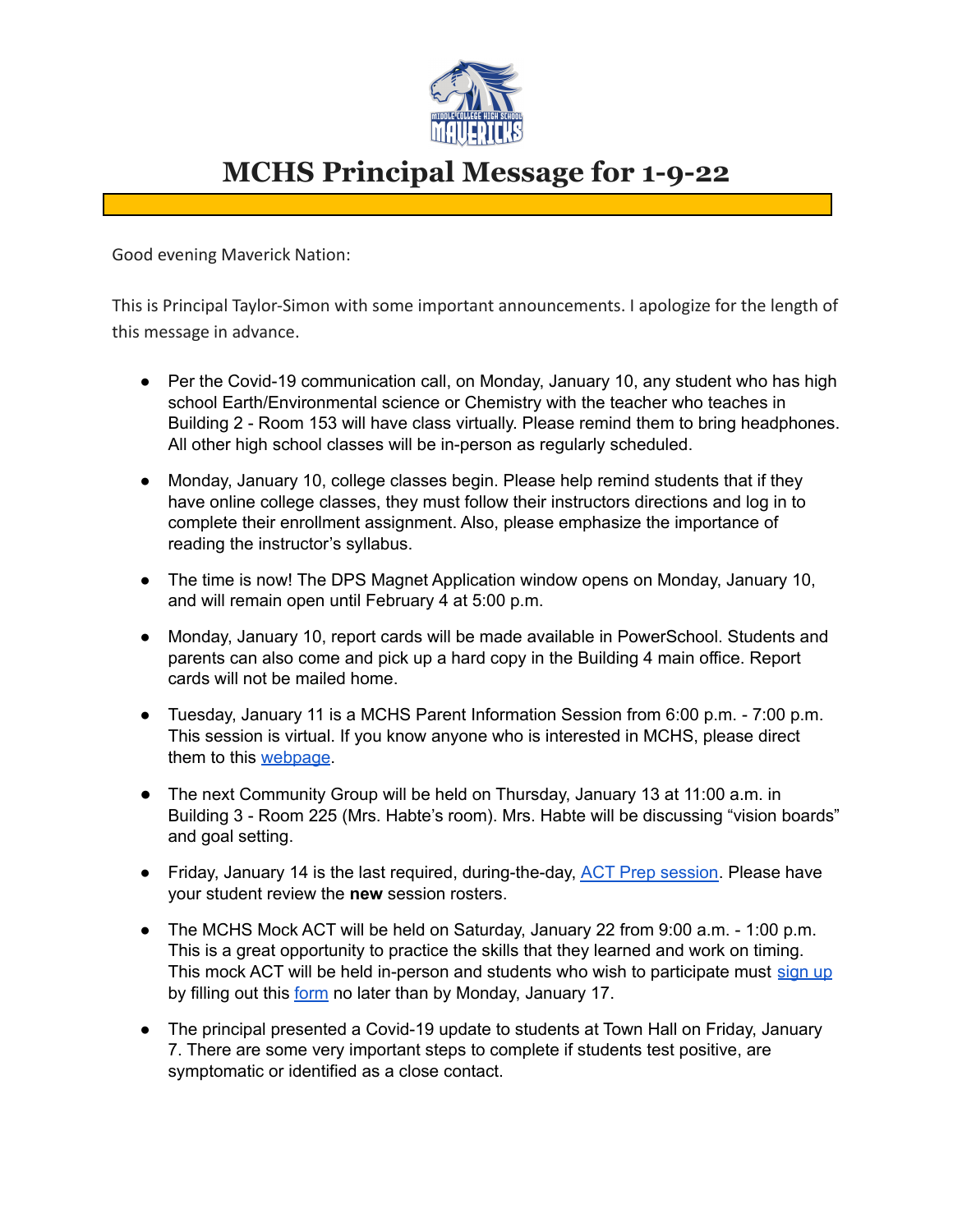

## Step 1: **Notify the principal immediately**

Step 2: Fill out the **DTCC [Contact](https://forms.office.com/Pages/ResponsePage.aspx?id=VZNUEsbgN0KzqdNHfaRTeOeouWhRzClPqTdHD7UqgxNURTRWVTFFNFJBTVJGRUxKSTVCNERNM1FHQy4u) Tracing Form**

Step 3: **Stay home and wait to be contacted** by the DTCC Covid response team. They will provide the student with next steps. (Please note that due to the number of cases, this could take 24-48 hours)

Step 4: **Notify all teachers and instructors** that you have activated the Covid-19 process.

Step 5: **Provide the MCHS principal and the DTCC Covid-19 team with all positive or negative test results.**

\*Please note that DTCC takes a more conservative approach to campus restriction which may or may not align to the CDC [guidance](https://covid19.ncdhhs.gov/media/164/open) for K-12 schools or DPS policies. *DTCC will need to provide you with an official return date.*

- Durham Tech now offers free Covid-19 testing to students, staff and the community. Testing will be located in **Building 6, Room 102** on Durham Tech's Main [Campus](https://www.durhamtech.edu/about-durham-tech/campus-locations/campuses-and-locations/main-campus) and is available **Monday through Friday** from 8:00 a.m. – 4:00 p.m. Walk-ins are welcome but you can also schedule an [appointment.](https://book.curative.com/sites/34319)
- Durham Tech Career Services invites all students to join them **virtually** via Microsoft Teams on Tuesday, January 11 at 3:00 p.m. to a career visit with AMAZON. Amazon has opportunities that pay up to \$20.50/hour and has a fully paid tuition program called Career [Choice.](https://www.amazoncareerchoice.com/home) ([Join\)](https://nam02.safelinks.protection.outlook.com/?url=https%3A%2F%2Fbit.ly%2Fdtamazon1&data=04%7C01%7Cwalkerc%40durhamtech.edu%7C065ff5ce08084c52f02508d9d1ffcfb5%7C12549355e0c64237b3a9d3477da45378%7C0%7C0%7C637771718903465077%7CUnknown%7CTWFpbGZsb3d8eyJWIjoiMC4wLjAwMDAiLCJQIjoiV2luMzIiLCJBTiI6Ik1haWwiLCJXVCI6Mn0%3D%7C3000&sdata=%2ByZvVasdz81ULFrtkurjv8lTlR3BUib%2FhPoBAAEa95M%3D&reserved=0)

As always, thanks for being a part of the Middle College family! Have a great evening!

## **Attachments:**

- [ACT Prep Sessions](https://docs.google.com/document/d/1ojQzJkokVwLOMmmbK70R3r08byUcantP9z8D8pij168/edit?usp=sharing)
- [Counselor's Corner Website](https://www.dpsnc.net/domain/2063)
- **● [MOCK ACT Sign-up](https://docs.google.com/forms/d/e/1FAIpQLSdk0HUgezvTvnIiWJj6PTh_EMsCzjiM11OI61Mj3E0Ti5OxRA/viewform)**
- **[Parent Information Session Registration](https://docs.google.com/forms/d/e/1FAIpQLScvybcLRCuh50eW_oAyD095QDej6LZocsx3GqqIbxZMp_9StA/viewform)**
- [Textbook Information](https://docs.google.com/document/d/12_ngwfa0SOP-UCD26e044M2snbQDjukdnxRnMC_3pb0/edit?usp=sharing)